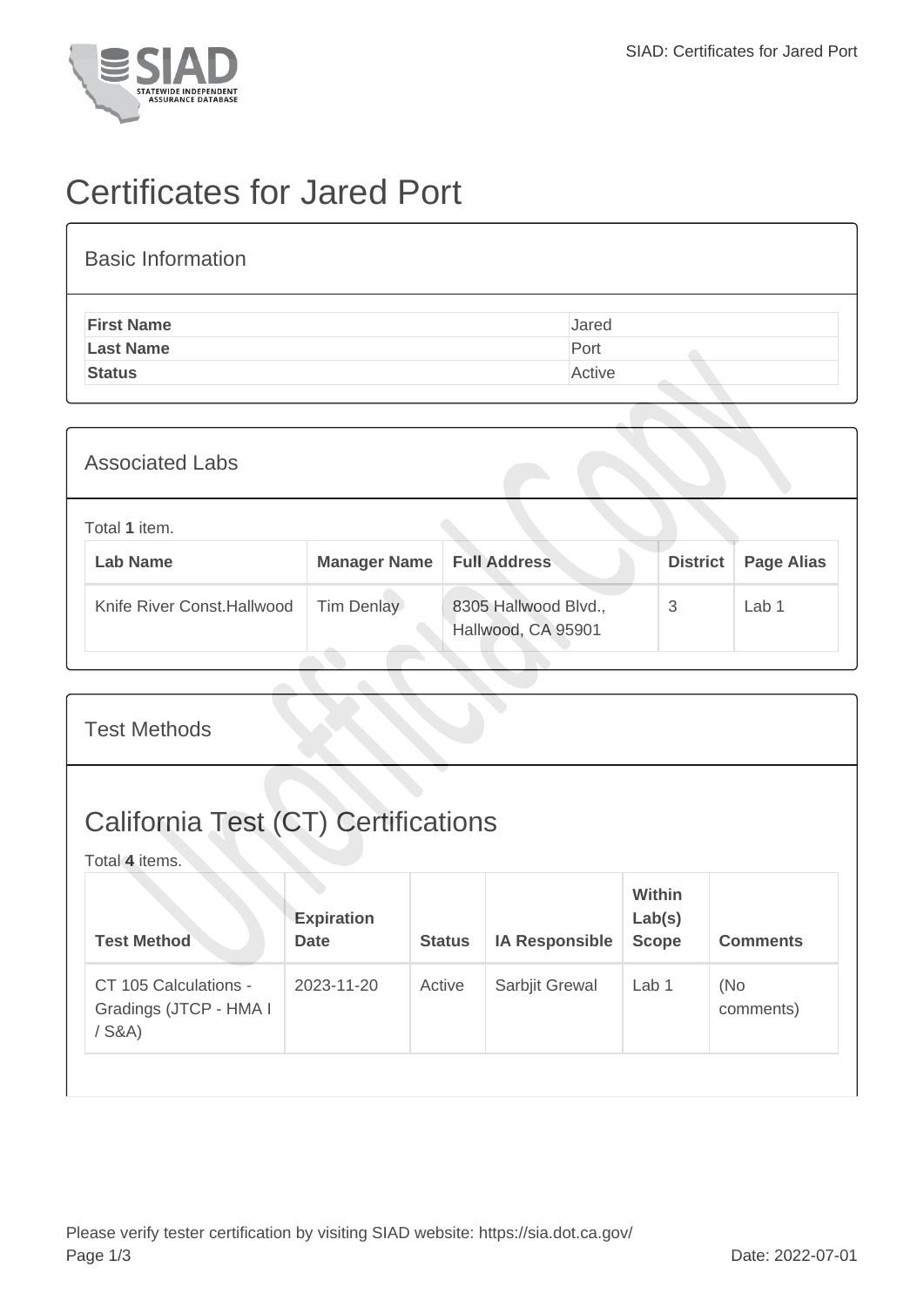

| <b>Test Method</b>                                                 | <b>Expiration</b><br><b>Date</b> | <b>Status</b>  | <b>IA Responsible</b> | Within<br>Lab(s)<br><b>Scope</b> | <b>Comments</b>   |
|--------------------------------------------------------------------|----------------------------------|----------------|-----------------------|----------------------------------|-------------------|
| CT 125 AGG Sampling -<br><b>AGGREGATES (JTCP -</b><br>HMA I / S8A) | 2023-11-20                       | Active         | Sarbjit Grewal        | Lab <sub>1</sub>                 | (No<br>comments)  |
| CT 125 GEN Sampling -<br><b>GENERAL</b>                            | 2021-09-04                       | <b>Expired</b> | <b>Jackie Treat</b>   | Lab 1                            | (No<br>comments)  |
| CT 125 HMA Sampling -<br>HMA (JTCP - HMA I)                        | 2023-11-20                       | Active         | Sarbjit Grewal        | Lab 1                            | (No)<br>comments) |

## AASHTO/ASTM Proficiencies

Total **8** items.

| <b>Test Method</b>                                                                    | <b>Expiration</b><br><b>Date</b> | <b>Status</b> | <b>IA Responsible</b> | <b>Within</b><br>Lab(s)<br><b>Scope</b> | <b>Comments</b> |
|---------------------------------------------------------------------------------------|----------------------------------|---------------|-----------------------|-----------------------------------------|-----------------|
| <b>AASHTO T11 Sieve</b><br>Analysis (Washing) -<br>Fine Aggregates (JTCP<br>$-HMA I)$ | 2023-11-20                       | Active        | Sarbjit Grewal        | (No lab)                                | (No comments)   |
| <b>AASHTO T27 Sieve</b><br>Analysis - Fine and<br>Coarse Aggregates<br>(JTCP - HMA I) | 2023-11-20                       | Active        | Sarbjit Grewal        | (No lab)                                | (No comments)   |
| AASHTO R47 Reducing<br>Samples of HMA (JTCP<br>$-HMA I)$                              | 2023-11-20                       | Active        | Sarbjit Grewal        | (No lab)                                | (No comments)   |
|                                                                                       |                                  |               |                       |                                         |                 |